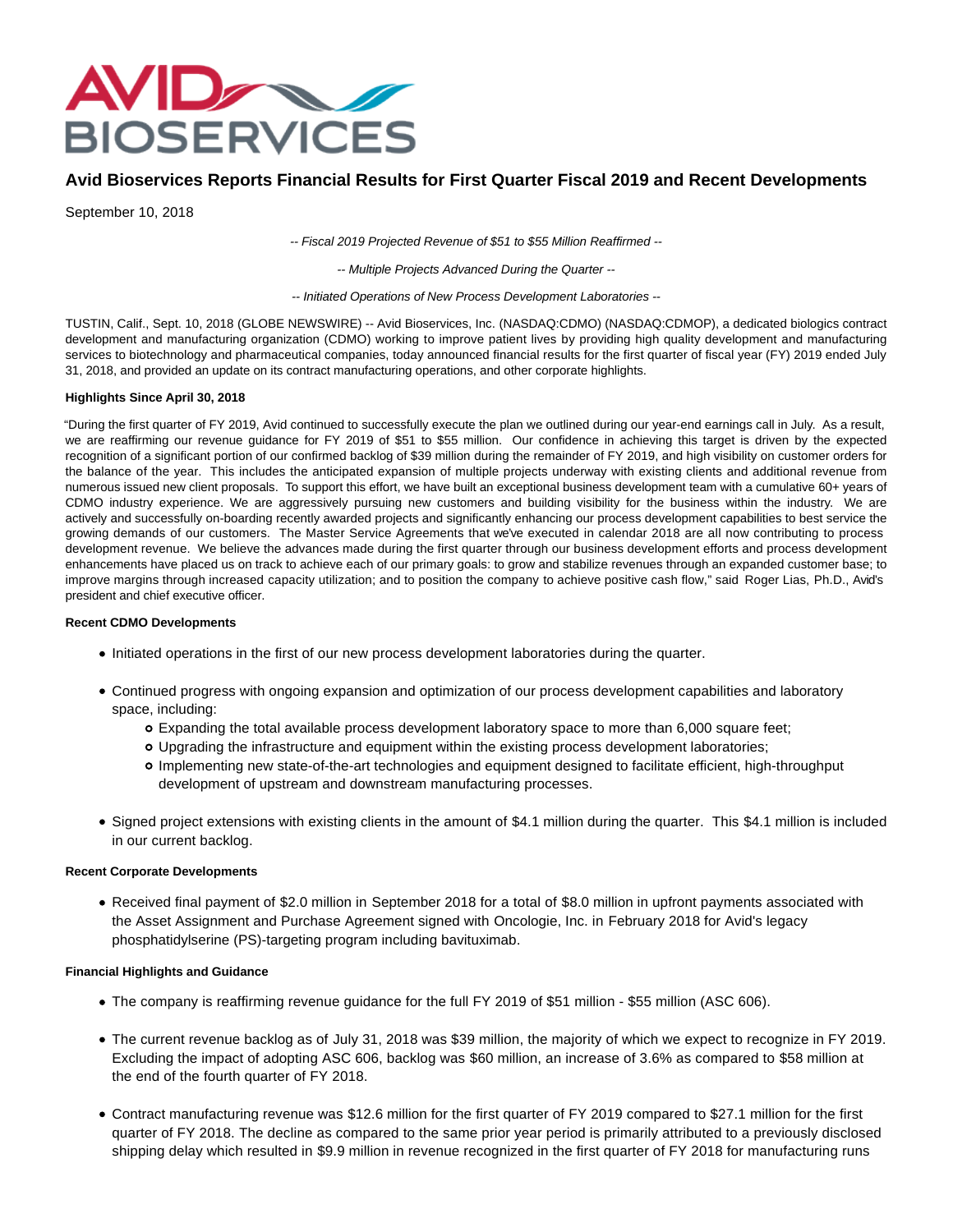completed, but not shipped, from the fourth quarter of FY 2017. Another factor contributing to the decline is the decreased demand from our two lead customers as previously disclosed, offset by the adoption of ASC 606, which accelerated revenue recognition for a portion of Avid's projects.

- Gross margin for the first quarter of FY 2019 was 9%, a 15% decrease compared to the same prior year period. The decrease in gross margin was primarily attributed to the shipping delay discussed previously, fewer manufacturing runs during the period that contributed to an increase in idle capacity during the quarter, combined with the variability of manufacturing costs from product to product.
- Selling, general and administrative expenses for the first quarter of FY 2019 were \$3.2 million, a 17% decrease compared to \$3.9 million for the first quarter of FY 2018. The decrease in the quarter was driven primarily by the company's previous efforts to align the cost structure to match the needs of Avid's current CDMO operations by reducing expenses and streamlining Avid's operations.
- For the first quarter of FY 2019, the company recorded consolidated net loss attributable to common stockholders of \$3.4 million, or \$0.06 per share, compared to a consolidated net loss attributable to common stockholders of \$2.6 million, or \$0.06 per share, for the same prior year quarter.
- Avid reported \$37.5 million in cash and cash equivalents as of July 31, 2018, compared to \$42.3 million on April 30, 2018.

More detailed financial information and analysis may be found in Avid's Quarterly Report on Form 10-Q, which will be filed with the Securities and Exchange Commission today.

## **Conference Call**

Avid will host a conference call and webcast this afternoon, September 10, 2018, at 4:30 PM EDT (1:30 PM PDT).

To listen to the conference call, please dial (877) 312-5443 or (253) 237-1126 and request the Avid Bioservices conference call. To listen to the live webcast, or access the archived webcast, please visit[: http://ir.avidbio.com/events.cfm.](https://www.globenewswire.com/Tracker?data=h92nUxCyaqYaGqSAmBpVK-svsVCyvWykODBNjaXokVqxsOBh5q_OJcsGhlka3euAMsnczDKXOz5QJyB8jTsnJ44ndQRRGzfT0dHeubi0dcDx19hWRYY84jhEVZH195QD)

## **About Avid Bioservices, Inc.**

Avid Bioservices is a dedicated contract development and manufacturing organization (CDMO) focused on development and cGMP manufacturing of biopharmaceutical products derived from mammalian cell culture. The company provides a comprehensive range of process development, high quality cGMP clinical and commercial manufacturing services for the biotechnology and biopharmaceutical industries. With 25 years of experience producing monoclonal antibodies and recombinant proteins in batch, fed-batch and perfusion modes, Avid's services include cGMP clinical and commercial product manufacturing, purification, bulk packaging, stability testing and regulatory strategy, submission and support. The company also provides a variety of process development activities, including cell line development and optimization, cell culture and feed optimization, analytical methods development and product characterization. [www.avidbio.com](https://www.globenewswire.com/Tracker?data=zX54gOuPtQ1uca5xfwfh5P9nQ8LXmV1qhAZs_toE4RWp5RyW_VsJD2xHPVQcai_cIzKeFnXBYQw1X6TxqvwmvQ==)

## **Forward-Looking Statements**

Statements in this press release which are not purely historical, including statements regarding Avid Bioservices' intentions, hopes, beliefs, expectations, representations, projections, plans or predictions of the future, are forward-looking statements within the meaning of the Private Securities Litigation Reform Act of 1995. The forward-looking statements involve risks and uncertainties including, but not limited to, the risk the company may not achieve cashflow positive, the risk the company may experience delays in engaging new clients, the risk that the company may not be successful in executing client projects, the risk that the company may experience technical difficulties in completing client projects which could delay delivery of products to customers, revenue recognition and receipt of payment or the loss of the customer, the risk that one or more existing customers terminates its contract prior to completion or reduces or delays its demand for development or manufacturing services, and the risk that the company may need to use the majority of its cash to fund operations, thereby delaying the contemplated upgrade to its process development capabilities and expansion plans. Our business could be affected by a number of other factors, including the risk factors listed from time to time in our reports filed with the Securities and Exchange Commission including, but not limited to, our annual report on Form 10-K for the fiscal year ended April 30, 2018, as well as any updates to these risk factors filed from time to time in our other filings with the Securities and Exchange Commission. We caution investors not to place undue reliance on the forward-looking statements contained in this press release, and we disclaim any obligation, and do not undertake, to update or revise any forward-looking statements in this press release except as may be required by law.

# **AVID BIOSERVICES, INC. CONDENSED CONSOLIDATED STATEMENTS OF OPERATIONS AND COMPREHENSIVE LOSS (UNAUDITED)** (in thousands, except share and per share information)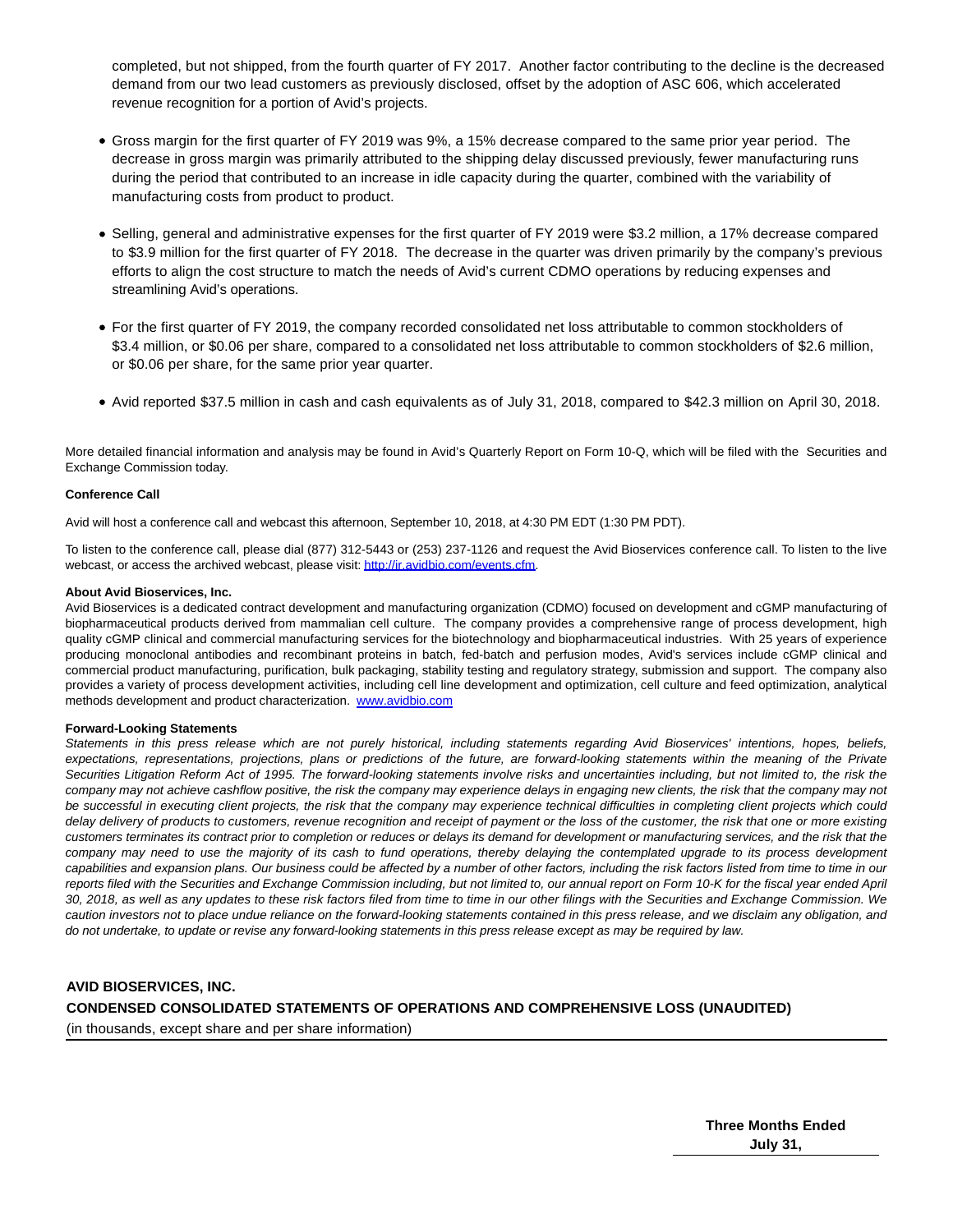|                                                                                  |            | 2018       |            | 2017       |  |
|----------------------------------------------------------------------------------|------------|------------|------------|------------|--|
|                                                                                  | \$         | 12,589     | S          | 27,077     |  |
| Contract manufacturing revenue                                                   |            | 11,397     |            | 20,448     |  |
| Cost of contract manufacturing                                                   |            |            |            |            |  |
| Gross profit                                                                     |            | 1,192      |            | 6,629      |  |
| Operating expenses:                                                              |            |            |            |            |  |
| Selling, general and administrative expenses                                     |            | 3,215      |            | 3,853      |  |
| Operating (loss) income                                                          |            | (2,023)    |            | 2,776      |  |
| Other income (expense):                                                          |            |            |            |            |  |
| Interest and other income                                                        |            | 73         |            | 27         |  |
| Interest and other expense                                                       |            | (11)       |            | (3)        |  |
| (Loss) income from continuing operations                                         | \$         | (1,961)    | \$         | 2,800      |  |
| Loss from discontinued operations                                                |            |            |            | (4,005)    |  |
| Net loss                                                                         | \$         | (1,961)    | \$         | (1, 205)   |  |
| Comprehensive loss                                                               | \$         | (1,961)    | \$         | (1, 205)   |  |
| Series E preferred stock accumulated dividends                                   |            | (1, 442)   |            | (1, 442)   |  |
| Net loss attributable to common stockholders                                     | \$         | (3, 403)   | \$         | (2,647)    |  |
| Weighted average common shares outstanding:                                      |            |            |            |            |  |
| Basic                                                                            | 55,770,108 |            | 44,773,727 |            |  |
| <b>Diluted</b>                                                                   |            | 55,770,108 |            | 44,877,985 |  |
| Net (loss) income per common share attributable to common stockholders, basic:   |            |            |            |            |  |
| Continuing operations                                                            | \$         | (0.06)     | \$         | 0.03       |  |
| Discontinued operations                                                          | \$         |            | \$         | (0.09)     |  |
| Total                                                                            | \$         | (0.06)     | \$         | (0.06)     |  |
| Net (loss) income per common share attributable to common stockholders, diluted: |            |            |            |            |  |
| Continuing operations                                                            | \$         | (0.06)     | \$         | 0.03       |  |
| Discontinued operations                                                          | \$         |            | \$         | (0.09)     |  |
| Total                                                                            | \$         | (0.06)     | \$         | (0.06)     |  |

- continued -

# **AVID BIOSERVICES, INC. CONDENSED CONSOLIDATED BALANCE SHEETS**

(in thousands, except share information)

|                                   |    | <b>July 31,</b><br>2018<br><b>Unaudited</b> |   | April 30,<br>2018 |  |
|-----------------------------------|----|---------------------------------------------|---|-------------------|--|
|                                   |    |                                             |   |                   |  |
| <b>ASSETS</b>                     |    |                                             |   |                   |  |
| Current assets:                   |    |                                             |   |                   |  |
| Cash and cash equivalents         | \$ | 37,484                                      | S | 42,265            |  |
| Trade and other receivables       |    | 2,951                                       |   | 3,754             |  |
| Contract assets                   |    | 4,775                                       |   |                   |  |
| Inventories                       |    | 9,168                                       |   | 16,129            |  |
| Prepaid expenses                  |    | 528                                         |   | 679               |  |
| Assets of discontinued operations |    | 2,014                                       |   | 5,000             |  |
| Total current assets              |    | 56,920                                      |   | 67,827            |  |
| Property and equipment, net       |    | 26,336                                      |   | 26.479            |  |